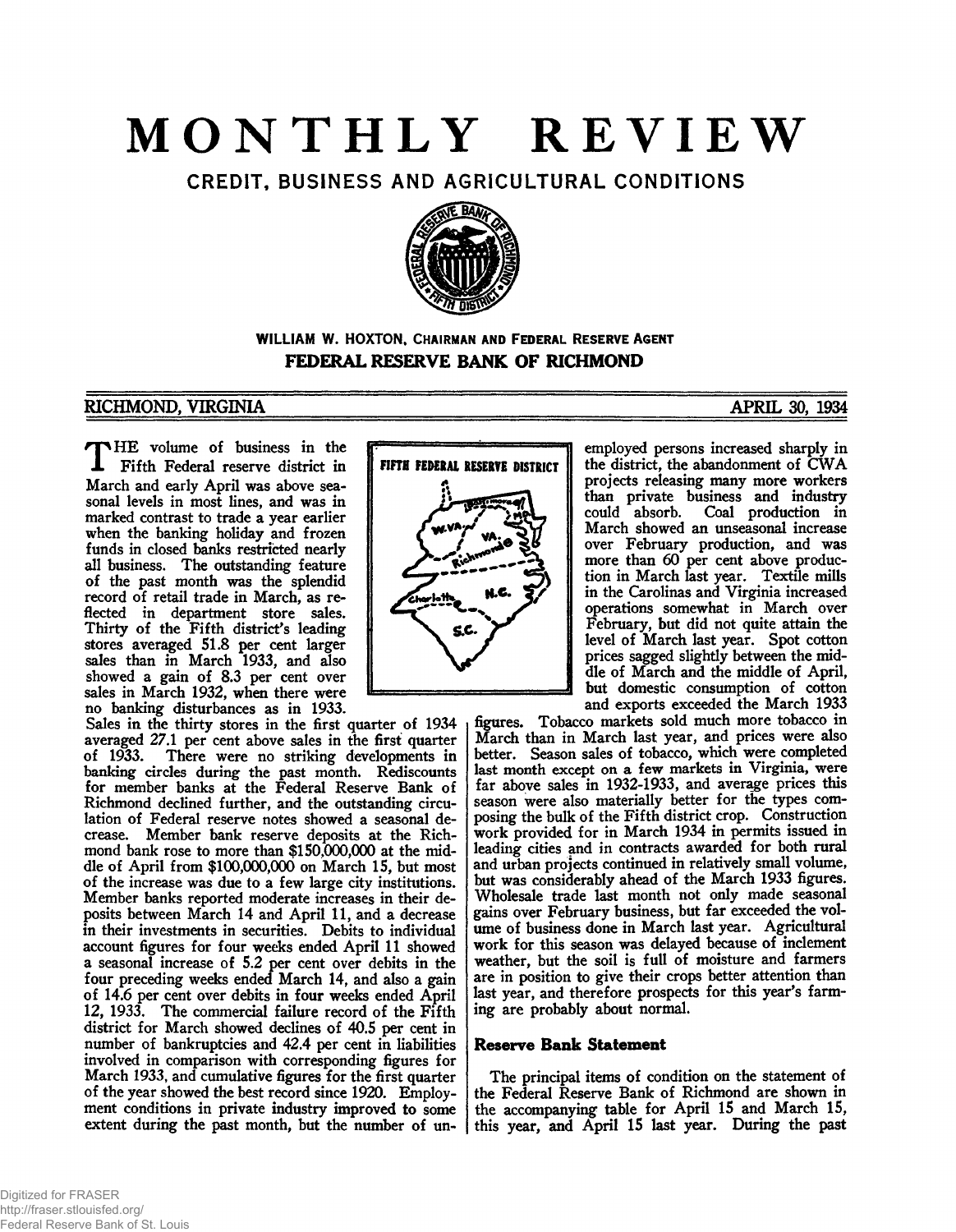|                                                                | 000 omitted                  |                                |                             |  |
|----------------------------------------------------------------|------------------------------|--------------------------------|-----------------------------|--|
| <b>ITEMS</b>                                                   | April 15                     | <b>Mar. 15</b>                 | April 15                    |  |
|                                                                | 1934                         | 1934                           | 1933                        |  |
| Rediscounts held<br>Open market paper<br>Government securities | 1,680<br>\$<br>532<br>93,563 | 1.919<br>\$<br>1.193<br>93,563 | \$21.946<br>5.260<br>48,149 |  |
| Total earning assets                                           | 95.775                       | 96.675                         | 75.355                      |  |
| Circulation of Fed. Res. notes                                 | 144.737                      | 147.694                        | 177,182                     |  |
| Members' reserve deposits                                      | 150,847                      | 100.660                        | 56,429                      |  |
|                                                                | 216.734                      | 166.339                        | 179,556                     |  |
| <b>Reserve ratio</b> ----------------------------              | 70.93                        | 65.30                          | 70.63                       |  |

month, rediscounts for member banks declined \$239,- 000, and the portfolio of open market paper declined \$661,000, these two changes giving a net decrease of \$900,000 in total earning assets. No change occurred during the month in ownership of Government securities, which at this time compose nearly all of the Bank's earning assets. Between March 15 and April IS there was a seasonal decline in circulation of Federal reserve notes amounting to \$2,957,000. Member banks further increased their reserve balance at the reserve bank during the past month, this item rising \$50,187,000 and reaching the unusually high total of \$150,847,000 at the middle of April, probably more than double the legal requirements. The several changes in the statement raised the cash reserves of the Federal Reserve Bank of Richmond by \$50,395,000 between the middle of March and the middle of April, and also raised the ratio of reserves to note and deposit liabilities combined by 5.63 points.

Comparison of April 15,1934, figures with those for April 15, 1933, shows material changes in nearly all items during the year, part of which is due to the unusual conditions existing last year as a result of the banking troubles. During the year rediscounts for member banks declined by \$20,266,000, and the portfolio of open market paper dropped \$4,728,000. On the other hand, the Bank increased its holdings of Government securities by \$45,414,000. These changes brought a net increase in total earning assets amounting to \$20,420,000 between April 15 last year and this. There was a decrease of \$32,445,000 during the year in Federal reserve note circulation, representing retirement of a large volume of notes which member banks held a year ago as a precaution against unusual demands from depositors after the banking holiday. Member bank reserve deposits at the Federal Reserve Bank of Richmond nearly tripled during the year, rising by \$94,418,000. The Bank's cash reserves increased \$37,- 178,000 between April 15, 1933, and April 15, 1934, but the ratio of reserves to note and deposit liabilities combined rose only a fraction of a point.

# **Statement of 28 Member Banks**

The figures in the accompanying table are totals of the principal items of condition as of three mid-week dates for twenty-eight member banks in the Fifth Federal reserve district. April 11, 1934, figures are compared with those of March 14, 1934, and April 12,

|                                                        | 000 omitted         |                                            |                           |  |
|--------------------------------------------------------|---------------------|--------------------------------------------|---------------------------|--|
| <b>ITEMS</b>                                           | April 11<br>1934    | <b>Mar. 14</b><br>April 12<br>1933<br>1934 |                           |  |
| Loans on stocks and bonds (in-<br>cluding Governments) | \$57.350<br>112.980 | \$59,593<br>112,284                        | \$60,757<br>113.292       |  |
| Total loans and discounts<br>Investments in securities | 170.330<br>171.128  | 171.877<br>180.431                         | 174,049<br>139.220        |  |
| Reserve Bal. with F. R. Bank                           | 40,500<br>11,291    | 34,611<br>11.443                           | 22,892<br>10,406          |  |
| Borrowed from F. R. Bank                               | 203,965<br>133.958  | 203.215<br>132,759                         | 167,901<br>126.939<br>810 |  |

1933, thus affording opportunity for study of the changes during the past month and the past year.

Between March 14 and April 11, both this year, loans and discounts decreased \$1,547,000. Loans on stocks and bonds declined by  $$2,243,000$ , but there was an increase of \$696,000 in all other loans. Investments in securities decreased during the month by \$9,303,000, while the reporting banks increased their reserve balance at the reserve bank by \$5,889,000. Cash in vaults changed little, declining by \$152,000. Deposits rose between March 14 and April 11, demand deposits increasing \$750,000 and time deposits rising \$1,199,000. None of the twenty-eight reporting banks were borrowing from the reserve bank on either April 11 or March 14.

Total loans and discounts declined \$3,719,000 in the reporting banks during the past year, of which \$3,407,- 000 was in loans on stocks and bonds and \$312,000 was in all other loans. On the other hand, the twentyeight banks increased their investments in securities by ! \$31,908,000 between April 12,1933, and April 11,1934, and their aggregate reserve balance at the reserve bank rose by \$17,608,000 during the same period. Cash in vaults rose \$885,000 during the year. Deposits increased by \$43,083,000 between the middle of April last year and this, of which \$36,064,000 was in demand deposits and \$7,019,000 was in time deposits. None of the reporting banks were borrowing at the reserve bank in April 1934, but four of them were borrowing \$810,- 000 on April 12,1933.

# **Time and Savings Deposits**

Time deposits in twenty-eight reporting member banks and aggregate deposits in eleven mutual savings banks in Baltimore totaled \$323,251,943 at the end of March 1934, a higher figure than \$320,697,855 reported at the end of February this year, but a lower figure than \$324,971,559 at the end of March last year. Both the reporting member banks and the savings banks gained in deposits during the past month, but the savings banks reported a lower total than at the end of March 1933.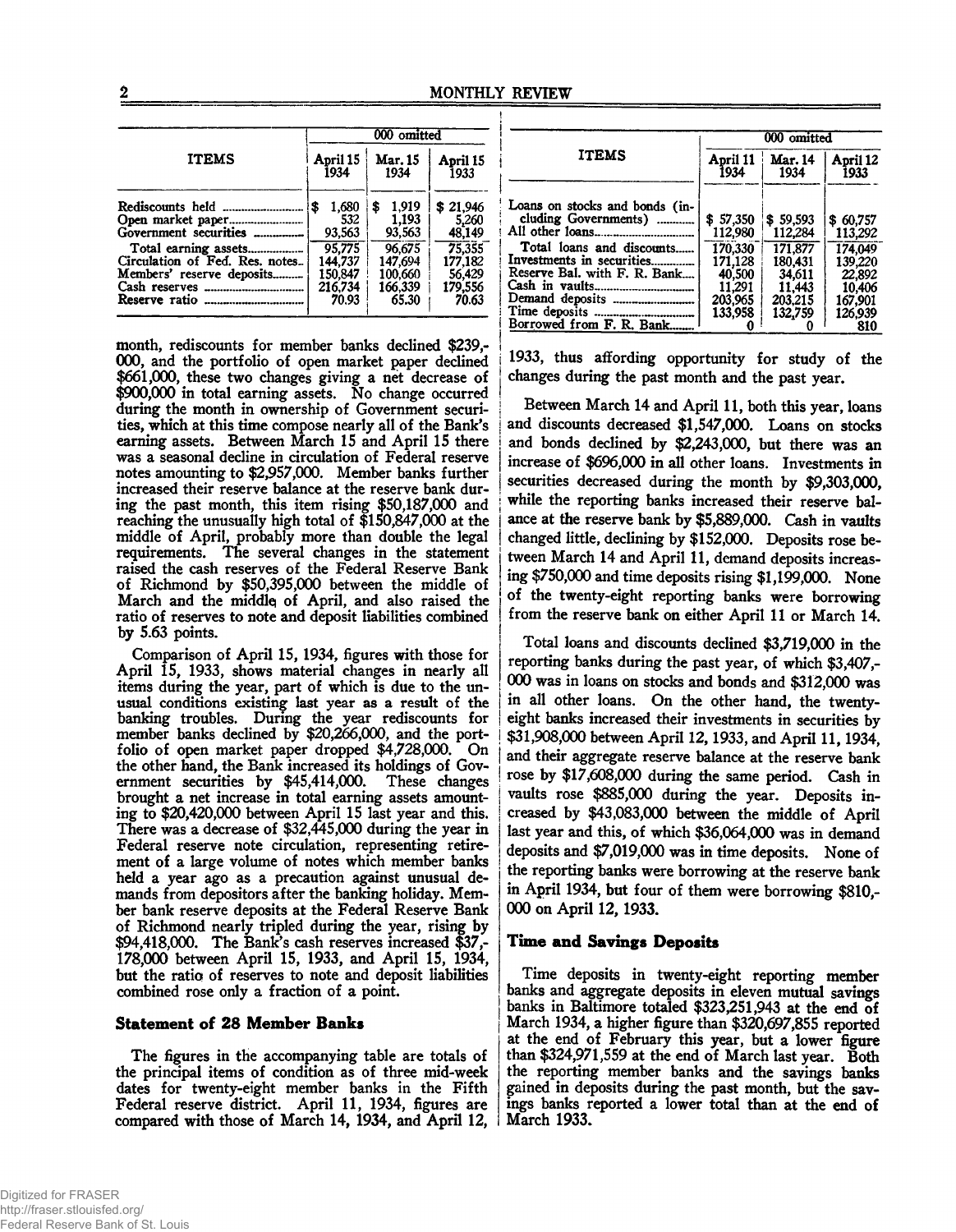|                                                                                                                                                                                                                                                                                                                                                                                   | 000 omitted                                                                                                                                                                                                      |                                                                                                                                                                                                             |                                                                                                                                                                                                            |  |
|-----------------------------------------------------------------------------------------------------------------------------------------------------------------------------------------------------------------------------------------------------------------------------------------------------------------------------------------------------------------------------------|------------------------------------------------------------------------------------------------------------------------------------------------------------------------------------------------------------------|-------------------------------------------------------------------------------------------------------------------------------------------------------------------------------------------------------------|------------------------------------------------------------------------------------------------------------------------------------------------------------------------------------------------------------|--|
| <b>CITIES</b>                                                                                                                                                                                                                                                                                                                                                                     | Total Debits, four weeks ended                                                                                                                                                                                   |                                                                                                                                                                                                             |                                                                                                                                                                                                            |  |
|                                                                                                                                                                                                                                                                                                                                                                                   | April 11,<br>1934                                                                                                                                                                                                | March 14,<br>1934                                                                                                                                                                                           | April 12,<br>1933                                                                                                                                                                                          |  |
| Asheville, N. C<br>Baltimore, Md.<br>Charleston, S. C<br>Charleston, W. Va<br>Charlotte, N. C<br>Columbia, S. C<br>Cumberland, Md.<br>Danville, Va.<br>Durham, N. C<br>Greensboro, N. C<br>Greenville, S. C<br>Hagerstown, Md.<br>Huntington, W. Va<br>Lynchburg, Va.<br>Newport News, Va<br>Norfolk, Va.<br>Portsmouth, Va.<br>Richmond, Va.<br>Roanoke, Va.<br>Washington, D. C | 8,658<br>S.<br>243,493<br>10,539<br>33,667<br>45,720<br>14,859<br>5,054<br>4,508<br>18,989<br>9.590<br>12,988<br>5,429<br>10,362<br>12,411<br>5,670<br>36,751<br>2,923<br>20,821<br>100,967<br>16,729<br>164,922 | \$7,347<br>232,802<br>9.993<br>35,045<br>39,641<br>14.860<br>4,919<br>4,769<br>19,567<br>8,453<br>13,628<br>4,626<br>10,262<br>12.509<br>5,776<br>33,266<br>2,749<br>15,146<br>102,878<br>17,094<br>151,922 | \$7,294<br>221,467<br>7,122<br>28,558<br>31,893<br>$*3,235$<br>4,807<br>3,976<br>15,054<br>2,510<br>6,522<br>3,303<br>9,640<br>11,087<br>6,500<br>31,006<br>3,079<br>14,732<br>89,616<br>16,603<br>164,962 |  |
| Wilmington, N. C<br>Winston-Salem, N. C.                                                                                                                                                                                                                                                                                                                                          | 8,269<br>26,325                                                                                                                                                                                                  | 6,799<br>25,049                                                                                                                                                                                             | 4.218<br>28,055                                                                                                                                                                                            |  |
| Fifth District Totals                                                                                                                                                                                                                                                                                                                                                             | \$819,644                                                                                                                                                                                                        | \$779,100                                                                                                                                                                                                   | \$715,239                                                                                                                                                                                                  |  |

# **Debits to Individual Accounts**

♦ Banks open three weeks only in 1933 period.

Debits to individual, firm and corporation accounts figures in the table reported for three equal periods of four weeks by clearing house banks in twenty-three leading Fifth district cities show a seasonal increase during the period ended April 11 in comparison with the figures for four weeks ended March 14, owing to quarterly payments on April 1. Aggregate debits in the reporting cities totaled \$819,644,000 during the four weeks ended April 11, an increase of \$40,544,000, or 5.2 per cent, over the total of \$779,100,000 reported for the preceding period this year. Among the twenty-three reporting cities, fourteen reported higher figures for the later period while nine reported lower figures.

In comparison with debits reported for four weeks ended April 12, 1933, those reported for the corresponding period this year show an increase of \$104,405,000, or 14.6 per cent, nineteen of the twenty-three cities showing higher figures for the 1934 period. All of the five largest cities reported higher figures in 1934 except Washington, which showed a very small decrease of 2/100th of 1 per cent. Figures in Columbia, S. C., and Greensboro, N. C., in April 1933 were exceptionally low, due to late reopening of banks after the holiday or to restrictions under which some of the banks resumed operations.

#### **Business Failures**

Commercial failures in the Fifth Federal reserve district and in the United States in March 1934 continued to show a notable improvement over figures for all other recent years, according to statistics in *Dun & Bradstreet Monthly Review* for April. There were only 50 insolvencies in the Fifth district in March, a

decrease of 40.5 per cent, under 84 failures in March last year, and last month's aggregate liabilities totaling \$877,219 showed a decrease of 42.4 per cent in comparison with \$1,523,870 in March 1933. The United States had 1,102 bankruptcies and liabilities totaling \$27,227,511 in March this year, decreases of 43.4 per cent and 43.9 per cent, respectively, in comparison with 1,948 failures and \$48,500,212 liabilities in March last year. Statistics for the first quarter of 1934 shows the lowest figures for twenty years, except for three postwar years 1918, 1919 and 1920, when conditions were very unusual. Bankruptcies in the first three months of 1934 in the Fifth district totaled only 210, compared with 421 in 1933 and 541 in 1932, and liabilities this year totaled \$3,492,301 for the quarter, compared with \$14,362,675 last year and \$17,166,460 in 1932. A very unusual feature of the quarterly statistics for both the Fifth district and the Nation is that the number of insolvencies and the aggregate liabilities involved were lower than the corresponding figures in the last quarter of 1933.

#### **Employment**

The suspension of CWA work increased unemployment during the past month in the Fifth reserve district, relatively few of the workers thus released being absorbed by private industry. Agricultural work, especially in the lower half of the district, provided for some people who have been employed on rural CWA projects, but city workers on similar jobs as a whole have not been able to find other employment. Campaigns for crop reduction in certain crops will reduce the number of laborers needed on farms this year. Construction work continues at a low level, thereby prolonging widespread unemployment among building tradesmen.

#### **Coal Production**

Production of bituminous coal in the United States showed a marked increase in March in comparison with both February this year and March last year, the increase over February being an unseasonal development. Tonnage mined in March amounted to 38,392,000 net tons, an increase of 62 per cent over 23,685,000 tons mined in March 1933, both months having the same number of working days. March 1934 production showed an increase of 20 per cent over February production of 31,970,000 tons, but on a daily basis the March increase was only 6.8 per cent above the February output. Total production of soft coal during the present calendar year to April 1 amounted to 103,- 278,000 net tons, an increase of nearly 33 per cent over 77,879,000 tons mined to the same date in 1933. Coal shipped through Hampton Roads ports during the present calendar year to April 1 totaled 5,109,630 tons, compared with 4,570,633 tons shipped prior to April last year and 4,643,835 tons in the corresponding period of 1932.

# **Textiles**

Production in the textile industry in the Fifth district increased during March, daily consumption of cot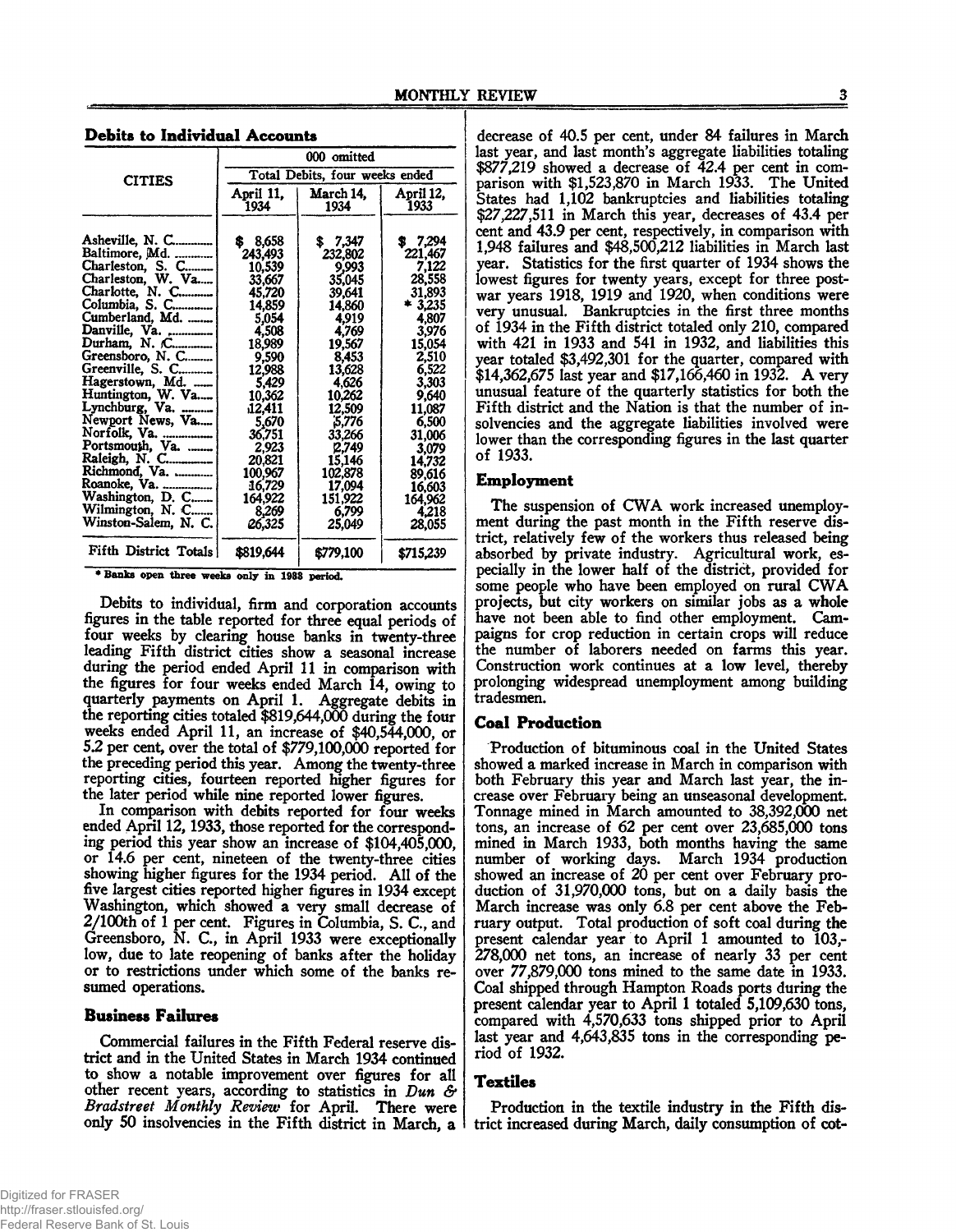ton by Fifth district mills during the month being about 1 per cent more than daily consumption in February, but on the other hand the district consumption lacked 1 per cent of equalling consumption in March last year. Fifth district mills consumed 239,588 bales of cotton in March 1934, of which North Carolina mills used 126,772 bales, South Carolina mills used 100,825 bales, and Virginia mills 11,991 bales. In February 1934 Fifth district mills consumed 210,481 bales and in March 1933 they used 242,009 bales. Consumption in the Fifth district was 44 per cent of National consumption in both March and February this year, a materially lower figure than 48.9 per cent used in the district in March 1933. The lower percentage for the Fifth district this year is due chiefly to the fact that mills in the Carolinas and Virginia declined in operatons materially less than mills in some other sections during the worst years of the depression.

The Bureau of the Census issued a report on March 21 on spindles in place in February, spindles active at some time during that month, and average hours of operation per spindle in place. On February 28, 1934, there were 30,992,496 spindles in place in the United States, of which 12,558,264, or 40.5 per cent, were in the Carolinas and Virginia. Active spindles in February totaled 26,355,498 in the United States, of which 11,891,960, or 45.1 per cent, were in the Fifth district. Active hours of operation per spindle in place averaged 216 hours in the United States in February, but all three cotton manufacturing states in the Fifth district were above the average, South Carolina leading all states with 290 hours. Virginia averaged 242 hours of operation per spindle, and North Carolina averaged 222 hours.

# Cotton Statistics

*Spot cotton prices* declined further between the middle of March and the middle of April, continuing the downward tendency which began at the middle of February. In our *Review* last month, we quoted 12.15 cents per pound as the average price paid on March 16 on ten markets for upland, short staple, middling grade cotton. The price declined to 11.90 cents on March 23, but then recovered somewhat and advanced to 12.03 cents on March 30 and further to 12.11 cents on April 6. After that date there was a decline to 11.87 cents on April 13, the latest date for which official figures are available. On the corresponding date a year ago, April 14,1933, the average price paid on the ten markets was 6.70 cents.

*Cotton consumption* in the United States in March 1934 totaled 543,690 bales, compared with 477,890 bales used in February this year and 495,183 bales in March 1933. Total consumption for the eight months of the present cotton year—August 1 to March 31—amounted to 3,945,304 bales compared with 3,748,573 bales consumed in the corresponding period ended March 31, 1933. Manufacturing establishments held 1,649,807 bales on March 31, compared with 1,654,369 bales held on February 28 this year and 1,343,114 bales on March 31, 1933. Public warehouses and compresses held 7,-

852,780 bales in storage at the end of March this year, compared with 8,638,995 bales so held a month earlier and 8,901,203 bales on March 31 last year. March exports totaled 550,104 bales, compared with 628,457 bales sent abroad in February this year and 487,988 bales exported in March last year. Exports during the eight months of this cotton year totaled 6,098,011 bales, compared with 6,084,734 bales shipped over seas during the corresponding eight months ended March 31, 1933. Spindles active in March numbered 26,503,876,, compared with 26,355,498 in February this year and 23,- 488,134 in March 1933.

*Cotton growing states* consumed 429,441 bales in March 1934, compared with 376,211 bales used in February and 413,292 bales in March 1933. Last month's consumption in the cotton growing states amounted to 79 per cent of National consumption, compared with 83.5 per cent of National consumption used in the cotton growing states in March last year. Of the 429,441 bales of cotton used in cotton growing states in March, the Fifth district mills consumed 239,588 bales, or 55.8 per cent, compared with 58.6 per cent of Southern consumption attained in the district in March last year.

# Tobacco Marketing

*Virginia* auction tobacco markets sold 10,416,845 pounds of producers' tobacco in March, at an average price of \$7.42 per hundred, according to warehouse reports to the Commissioner of Agriculture. In March 1933, total sales amounted to only  $502,280$  pounds at an average price of \$5.48. The flue-cured and burley markets closed March 2, consequently the sales of both types were very light. Including March sales of 53,672 pounds, total sales of flue-cured tobacco for the season amounted to 80,954,143 pounds at an average price of \$16.17 per hundred. During the 1932-1933 season only 42,796,623 pounds were sold, and the average price was only \$8.11 per hundred. Sales for the past season were the largest since 1930 and the price the highest since 1929. Fire-cured sales during March amounted to 9,- 955,175 pounds, which is the largest March sales for this type since 1921. The average price of \$7.38 per hundred showed some improvement over the February average and was considerably better than the average of \$5.54 in March last year. Markets for this type remained open during April. Total sales of burley tobacco for the season amounted to 12,834,240 pounds, including 58,912 pounds sold in March, and the average price was \$10.61 per hundred. Sales for the 1932- 1933 season amounted to 5,755,418 pounds at an average price of \$14.74. Sun-cured sales during March amounted to 349,086 pounds at an average price of \$8.59 per hundred pounds. The amount of tobacco sold was somewhat larger than in February, but the price averaged lower. The average price for the season to date is the highest since 1929. Warehousemen estimated that March sales graded 16 per cent good, 36 per cent medium, and 48 per cent common, compared with a small amount of medium and common grades sold last year in March.

*North Carolina* tobacco markets nearly all closed in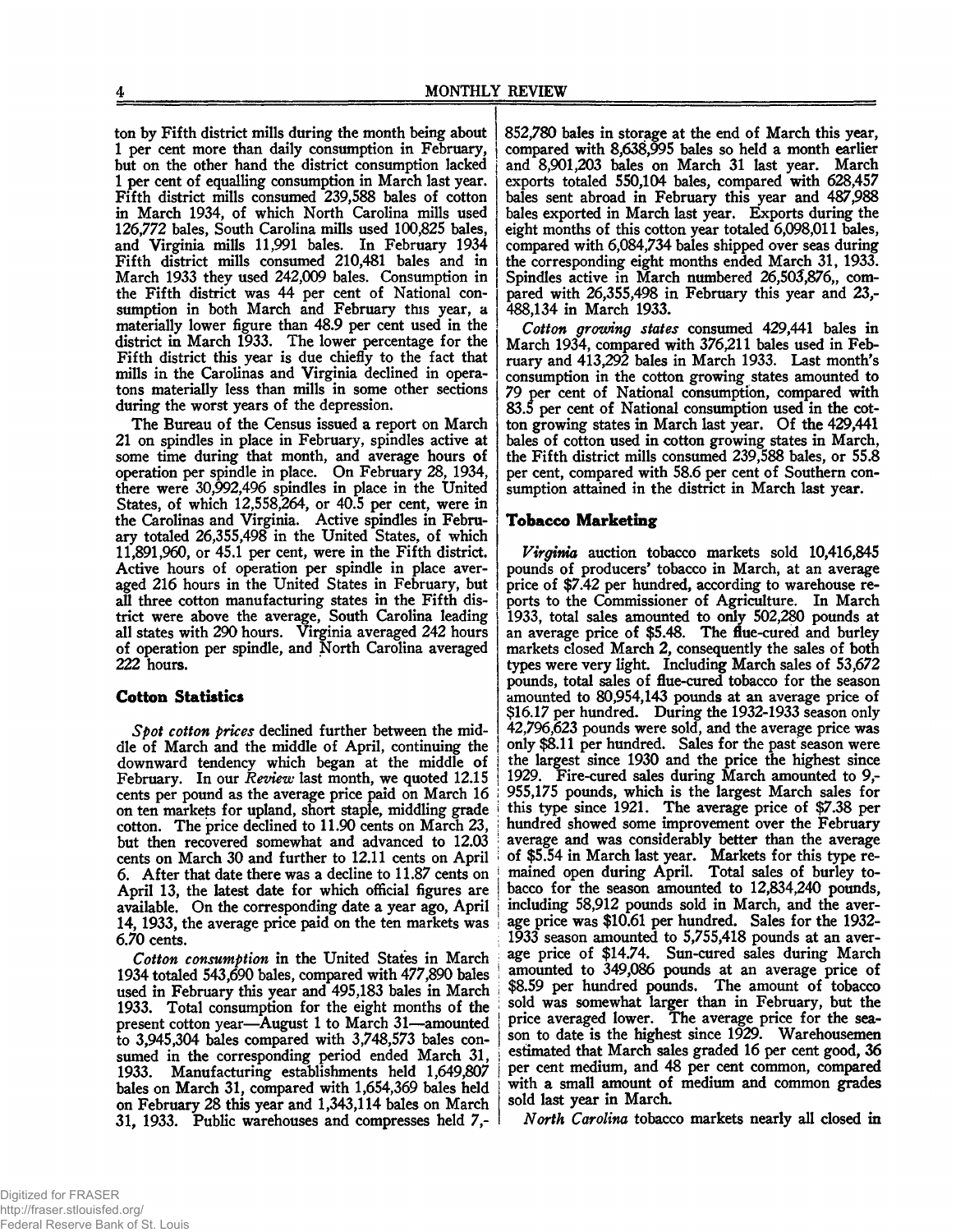February, and the rest in March. Total sales during the season of 1933-1934 amounted to 516,376,445 pounds—all of flue-cured types except 3,734,847 pounds of burley tobacco—compared with 283,495,702 pounds sold in the 1932-1933 season. The average price during the past season was \$15.93 per hundred pounds, compared with \$11.98 per hundred pounds the preceding year. Among the individual market, Wilson led in season sales for 1933-1934 with 65,354,715 pounds, Greenville being a close second with 64,552,038 pounds and Winston-Salem third with 46,750,308 pounds. Durham paid the highest average price for the past season, \$18.67 per hundred pounds, Henderson ranking second with \$17.84 per hundred and Mebane, a small market, third with \$17.63.

# **Agricultural Notes**

Agriculture is getting a late start in the Fifth Federal reserve district this year, due to extremely cold weather in February and most of March, and to frequent rains which kept the ground too wet to cultivate during the entire spring. Last fall winter grains got a relatively poor start because of a deficiency of moisture in most of the district, and when that handicap was overcome the temperatures were so low that grains did not grow normally. It is too early to estimate probable results from this year's fruit trees, but peaches appear to have been seriously damaged by cold weather. Prospects for apples are much better than for peaches. Planting of early truck crops was delayed considerably, and in the lower half of the district much truck had to be abandoned or replanted. Cotton planting is under way in South Carolina, and is reported progressing nicely. Farmers are in better financial position this year to make their crops than they were last year, and they have bought many mules and some new farm machinery this spring. Fertilizer sales have been good this season. Although crops are getting a late start, the ground is full of moisture and there is plenty of time to overcome the relatively backward conditions of April if favorable weather occurs during the balance of the growing season.

#### **Construction**

*Building permits issued* in thirty-one Fifth district cities in March 1934 showed some progress from the very low figures reported for March last year. Last month 1,464 permits were issued for all dasses of work, compared with 1,310 permits issued in March 1933, an increase of 11.8 per cent. Total valuation figures for March 1934 amounted to \$1,857,246, an increase of 95.1 per cent over the total of \$951,982 for

Building Permits Issued in March 1934 and 1933

|                                                                                                                                                                                                                                                                                                                                                                                                                                                                                                                                                                       | Permits Issued                                                                                                                                                                       |                                                                                                                                                                                              |                                                                                                                                                                                                                                                                                   | <b>Total Valuation</b>                                                                                                                                                                                                                                                |
|-----------------------------------------------------------------------------------------------------------------------------------------------------------------------------------------------------------------------------------------------------------------------------------------------------------------------------------------------------------------------------------------------------------------------------------------------------------------------------------------------------------------------------------------------------------------------|--------------------------------------------------------------------------------------------------------------------------------------------------------------------------------------|----------------------------------------------------------------------------------------------------------------------------------------------------------------------------------------------|-----------------------------------------------------------------------------------------------------------------------------------------------------------------------------------------------------------------------------------------------------------------------------------|-----------------------------------------------------------------------------------------------------------------------------------------------------------------------------------------------------------------------------------------------------------------------|
|                                                                                                                                                                                                                                                                                                                                                                                                                                                                                                                                                                       | 1934                                                                                                                                                                                 | 1933                                                                                                                                                                                         | 1934                                                                                                                                                                                                                                                                              | 1933                                                                                                                                                                                                                                                                  |
| <b>CITIES</b><br>Baltimore, Md.<br>Cumberland, Md.<br>Frederick, Md.<br>Hagerstown, Md.<br>Salisbury, Md.<br>Danville, Va.<br>Lynchburg, Va.<br>Norfolk, Va.<br>Petersburg, Va.<br>Portsmouth, Va.<br>Richmond, Va.<br>Roanoke, Va.<br>Bluefield, W. Va<br>Charleston, W.<br>Va<br>Clarksburg, W. Va<br>Huntington, W. Va<br>Asheville, N. C<br>Charlotte, N. C<br>C<br>Durham, N.<br>Greensboro, N. C<br>High Point, N. C<br>Raleigh, N. C<br>Rocky Mount, N. C<br>Salisbury, N. C<br>Winston-Salem, N. C.<br>Charleston, S. C<br>Columbia, S. C<br>Greenville, S. C | 506<br>6<br>12<br>$\bar{\textbf{3}}\ \textbf{13}$<br>17<br>21<br>99<br>6<br>11<br>71<br>25<br>5<br>39<br>9<br>16<br>45<br>23<br>20<br>23<br>9<br>7<br>3<br>7<br>46<br>21<br>28<br>27 | 395<br>5<br>4<br>10<br>19<br><b>15</b><br>25<br>89<br>$\overline{c}$<br>31<br>70<br>19<br>3<br>78<br>8<br>16<br>14<br>16<br>11<br>32<br>5<br>10<br>6<br>$\mathbf{1}$<br>35<br>20<br>26<br>19 | \$<br>618,936<br>2.050<br>13,003<br>6.380<br>28,075<br>19,787<br>54,683<br>22,735<br>8,765<br>9,945<br>78,730<br>25,937<br>6,735<br>21.116<br>5,785<br>37,553<br>7.560<br>27,176<br>42,820<br>35,387<br>4.754<br>1,410<br>2,750<br>3,825<br>27,958<br>231,277<br>22,339<br>22,995 | 270,240<br>S<br>820<br>10,960<br>4,435<br>8,425<br>7,002<br>33,050<br>74.445<br>540<br>8,810<br>62,071<br>7,507<br>1,425<br>10,030<br>3,217<br>3.980<br>13,085<br>19,760<br>14,330<br>10,495<br>18,300<br>13,613<br>5.960<br>500<br>16,935<br>7.195<br>6,182<br>7,820 |
| Rock Hill, S. C<br>Spartanburg, S. C<br>Washington, D. C                                                                                                                                                                                                                                                                                                                                                                                                                                                                                                              | 9<br>21<br>311                                                                                                                                                                       | 8<br>12<br>306                                                                                                                                                                               | 6,375<br>4.760<br>455,645                                                                                                                                                                                                                                                         | 3.025<br>4,885<br>302,940                                                                                                                                                                                                                                             |
| Totals                                                                                                                                                                                                                                                                                                                                                                                                                                                                                                                                                                | 1.464                                                                                                                                                                                | 1.310                                                                                                                                                                                        | \$1,857,246                                                                                                                                                                                                                                                                       | \$951,982                                                                                                                                                                                                                                                             |

permits issued in March last year. The improvement was district wide, twenty-one of the thirty-one cities reporting a larger number of permits in March 1934 and twenty-five cities reporting higher valuation figures. Charleston, S. C., made the best record for the past month, population figures being taken into consideration, due to one large permit for a public works project. Baltimore, Washington and Richmond reported higher figures for March 1934 than for March 1933, but their figures are still very low for cities in their population groups.

*Contracts actually awarded* for construction work in the Fifth reserve district in March this year totaled \$15,880,592, including both rural and urban projects, compared with only \$4,945,000 in contracts awarded in March 1933, according to figures collected by the F. W. Dodge Corporation. Of the March 1934 contracts, \$3,012,127, or 19 per cent, was for residential types of construction.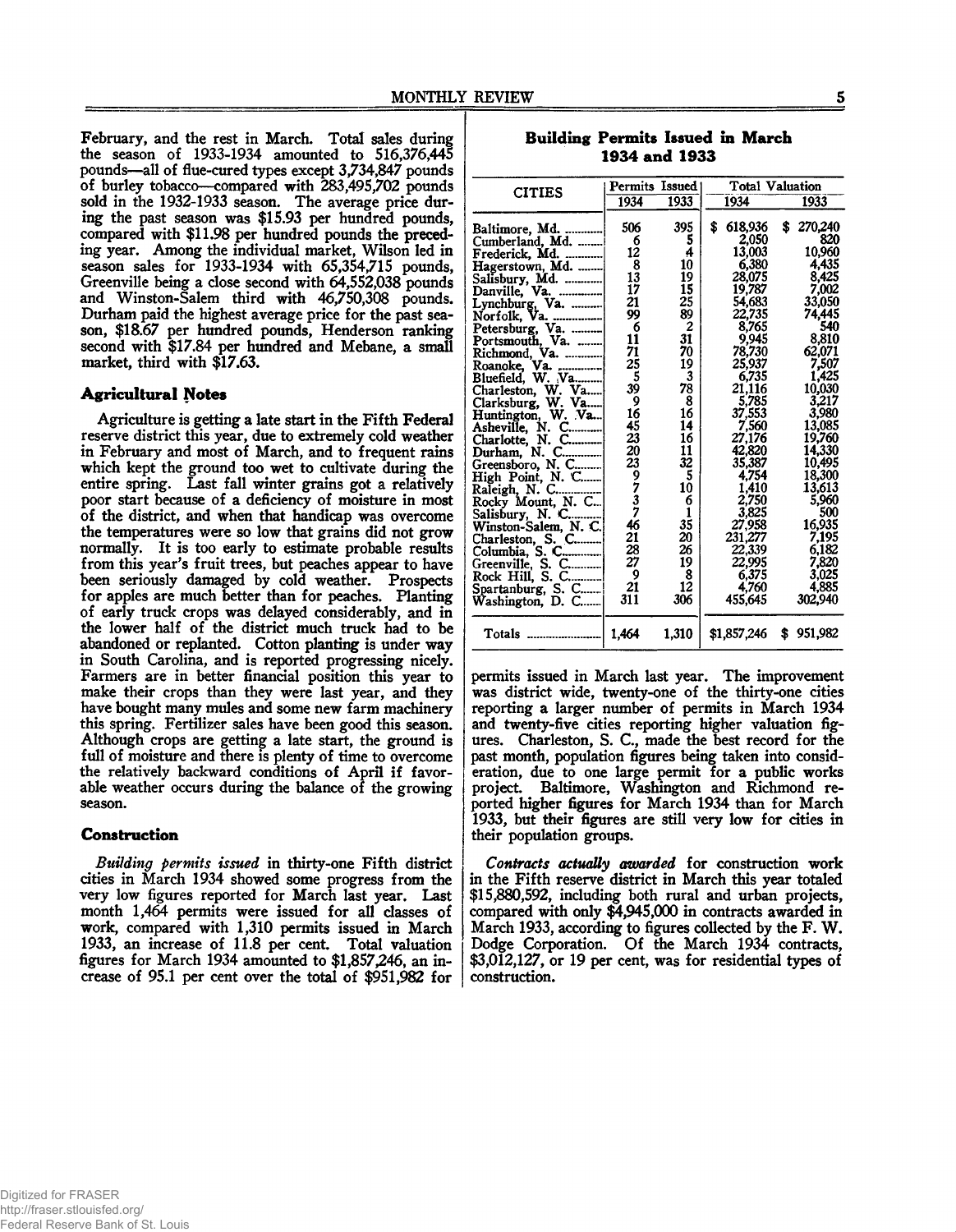#### Retail Trade, 30 Department Stores\_\_\_\_\_\_\_\_\_

|      |      |               | Richmond Baltimore Washington Other Cities District                                                     |      |
|------|------|---------------|---------------------------------------------------------------------------------------------------------|------|
|      |      |               | March 1934 sales, compared with sales in March 1933:                                                    |      |
|      |      |               | $+56.5$ $+57.8$ $+40.7$ $+74.2$ $+51.8$                                                                 |      |
|      |      |               | Jan.-Mar. 1934 sales, compared with sales in Jan.-Mar. 1933:<br>$+36.2$ $+28.8$ $+20.4$ $+41.0$ $+27.1$ |      |
|      |      |               | Mar. 31, 1934, stocks, compared with stocks on Mar. 31, 1933:<br>$+22.0 +27.3 +21.4 +4.9 +21.9$         |      |
|      |      |               | March 31, 1934, stocks, compared with stocks on Feb. 28, 1934:<br>$+10.2 + 6.0 + 4.4 + 5.0 + 5.7$       |      |
| .406 |      | .341 .346 .35 | Number of times stock was turned in March 1934:                                                         | .35  |
| .953 |      | .783 .839     | Number of times stock was turned since January 1, 1934:<br>- 802                                        | .824 |
|      | 28.7 | 28.2          | Percentage of March 1, 1934, receivables collected in March:<br>30.3                                    | 29.0 |

Retail trade in March as reflected in sales by thirty department stores in the Fifth reserve district was 51.8 per cent above the trade of March 1933, and was 8.3 per cent more than in March 1932, which is probably a better comparison because the 1933 figures were held down by the banking holiday and the late date of Easter. Total sales in the thirty reporting stores in the first quarter of 1934 were 27.1 per cent larger than sales in the first quarter of 1933.

Stocks in the reporting stores increased seasonally during March, rising by 5.7 per cent over those on hand

at the end of February, and on March 31 this year stocks averaged 21.9 per cent above stocks on hand a year earlier. The reporting stores turned their stocks an average of .35 times during March, and between January 1 and March 31 stocks were turned .824 times, both of these averages being higher than those for the corresponding periods in 1933.

The percentage of collections in March 1933 to total accounts receivable on March 1 was much higher than the percentage for March 1933, owing to the banking holiday last year which tied up funds and prevented prompt payment of current accounts.

# Wholesale Trade, 58 Firms\_\_\_\_\_\_\_\_\_\_\_\_\_\_\_\_

| 21      |                                                | $6 \qquad 13$<br>Groceries Dry Goods Shoes Hardware Drugs                                                             |  |
|---------|------------------------------------------------|-----------------------------------------------------------------------------------------------------------------------|--|
| $+33.6$ |                                                | March 1934 sales, compared with sales in March 1933;<br>$+90.9$ $+82.2$ $+61.2$ $+37.6$                               |  |
|         |                                                | March 1934 sales, compared with sales in February 1934:<br>$+10.3 + 6.2 + 46.3 + 16.2 + 13.7$                         |  |
|         |                                                | Jan.-Mar. 1934 sales, compared with sales in Jan.-Mar. 1933:<br>$+31.8$ $+89.4$ $+67.4$ $+66.1$ $+24.1$               |  |
|         |                                                | Mar. 31, 1934, stocks, compared with stocks on Mar. 31, 1933;<br>$+25.0(8^*)$ $+113.2(3^*)$ $+29.5(4^*)$ $+19.7(7^*)$ |  |
|         | $+ 7.3(8^*) + 11.8(3^*) + 1.6(4^*) + 2.0(7^*)$ | Mar. 31, 1934, stocks, compared with stocks on Feb. 28, 1934:                                                         |  |
|         |                                                | Percentage of March 1, 1934, receivables collected in March:<br>78.4(12*) 39.7(4*) 56.5(6*) 42.3(11*) 62.7(7*)        |  |

\* Number of reporting firms.

(Compiled April 21,1934)